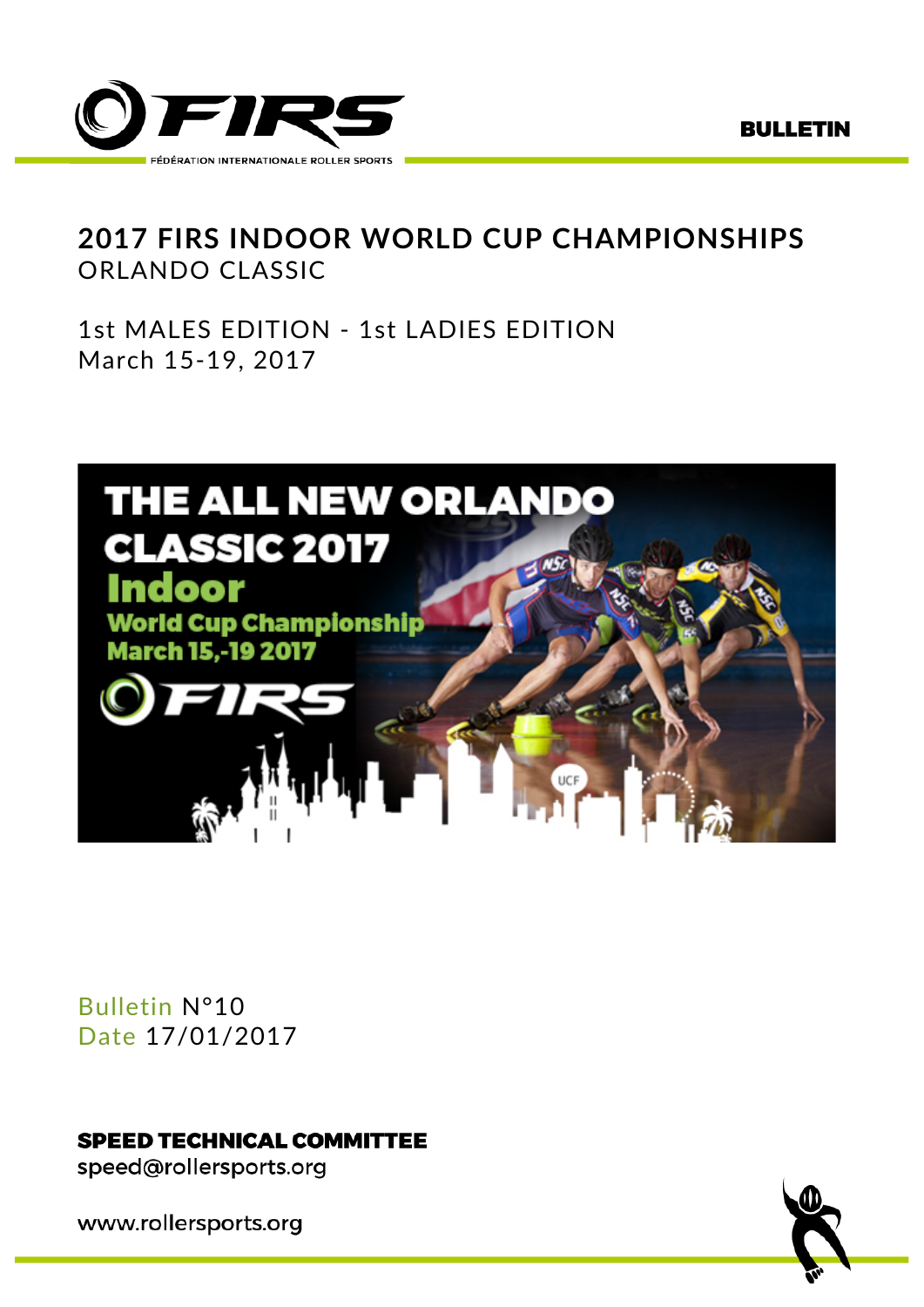Dear Mr Presidents,

From March 15 to 19 2017, The Astro Skate Center, under the egis of FIRS, will organize in the wonderful town of Orlando (USA) the very first edition of the FIRS Indoor World Cup Championships-Orlando Classic.

The participation is open to all the clubs belonging to the federations affiliated to FIRS.

Please send your entries completing the entry form in attachment no later than **March 1, 2017** ( for international skaters ) on **March 8** or skaters from USA to:

## **jhannasfr@aol.com**

#### ENTRY FEES

The cost for only individual events in \$50 per person.

If you wish to do relays, there is an additional \$15 per person for each relay event.

If you wish to skate both Novice and Elite division, the cost for the second event will only be \$25 instead of the full \$50.

**All FEES are to be paid to ASTRO-STARDUST in Check or CASH U.S. Funds**.

ACCOMMODATION and LOCAL TRANSPORTATION

The hotel situation in Orlando that week is not good due to the fact that there are several MAJOR sports events that weekend including the NCAA Final Four, The Arnold Palmer Golf Classic and more. This is also spring break for some.

### 1. WOODSPRINGS SUITES (Formerly Value Place)

216 S. Goldenrod Rd, Orlando, FL

This is the closest to the rink and the cheapest if you are staying a week. This has full suites with Kitchens and living room. Includes free Wifi. www.woodsprings.com if you call at 1-407-380-2865 and tell them you are with the Orlando Classic she will take \$20 off the weekly rate which is \$349 per week or \$409 per week depending on which room.